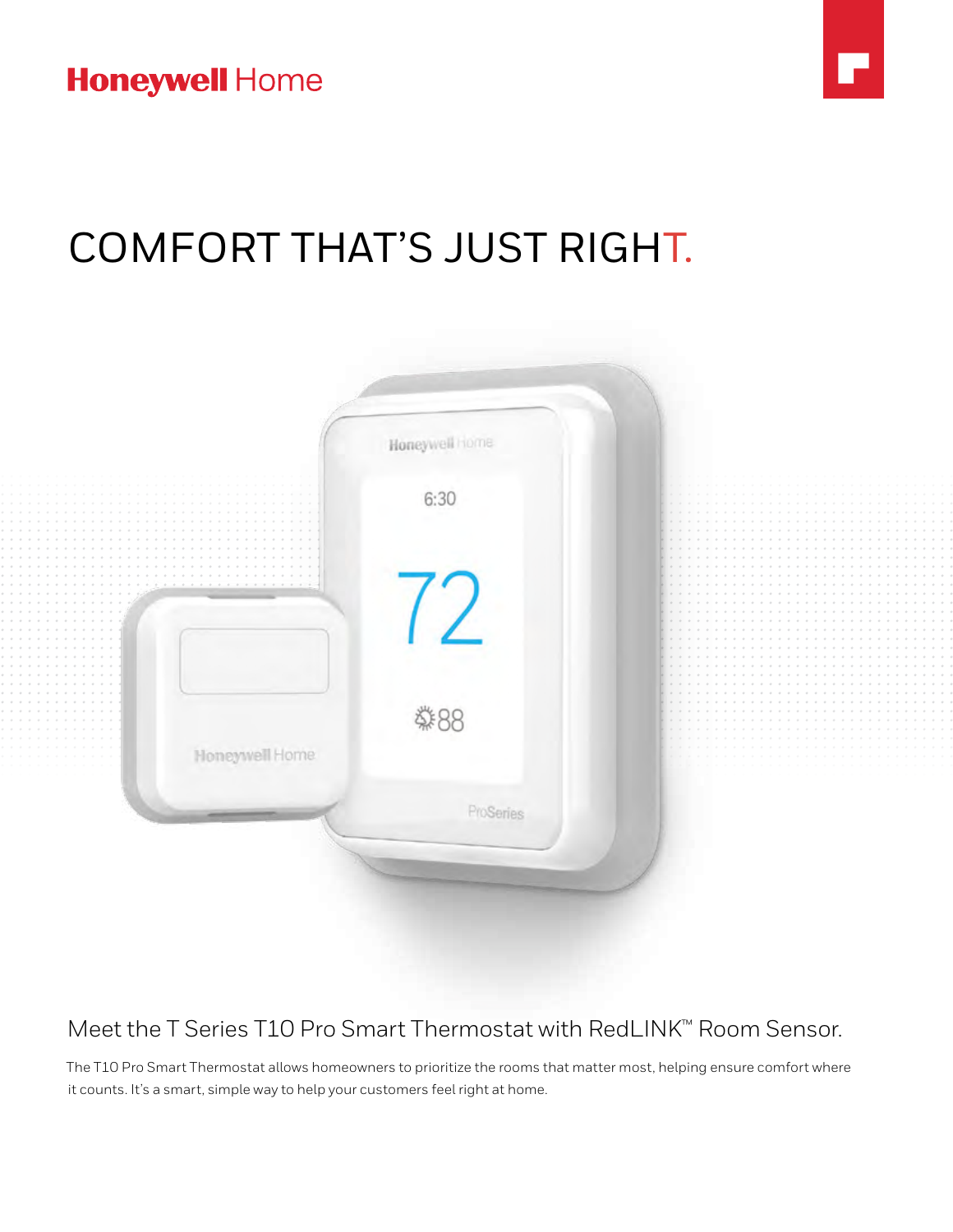Temperature, especially in bedrooms, is one of the biggest homeowner complaints when it comes to indoor comfort. When asked about the ability to prioritize certain rooms over others, consumers in a Resideo survey overwhelmingly agreed it was a must-have feature.

**82%** of consumers said prioritizing one room over another was a must-have or nice-to-have feature.

**"** I would love for comfort to<br>follow me. It would be great to have that level of personalization. **"**

## **COMFORT** that fits your customers to a T.

The T10 Pro Smart Thermostat\* uses RedLINK™ Room Sensors to extend the reach of the thermostat beyond the hallway, so customers can get a more ideal temperature in the important rooms in their home – like bedrooms and living spaces.

- Senses temperature, humidity and motion\*\* to prioritize comfort in occupied rooms
- Homeowners can prioritize different rooms at different times of day
- Or, they can allow the thermostat to use geofencing to automatically optimize comfort and savings



compatible with other RedLINK accessories). \*\*Motion detection does not change programmed setpoints.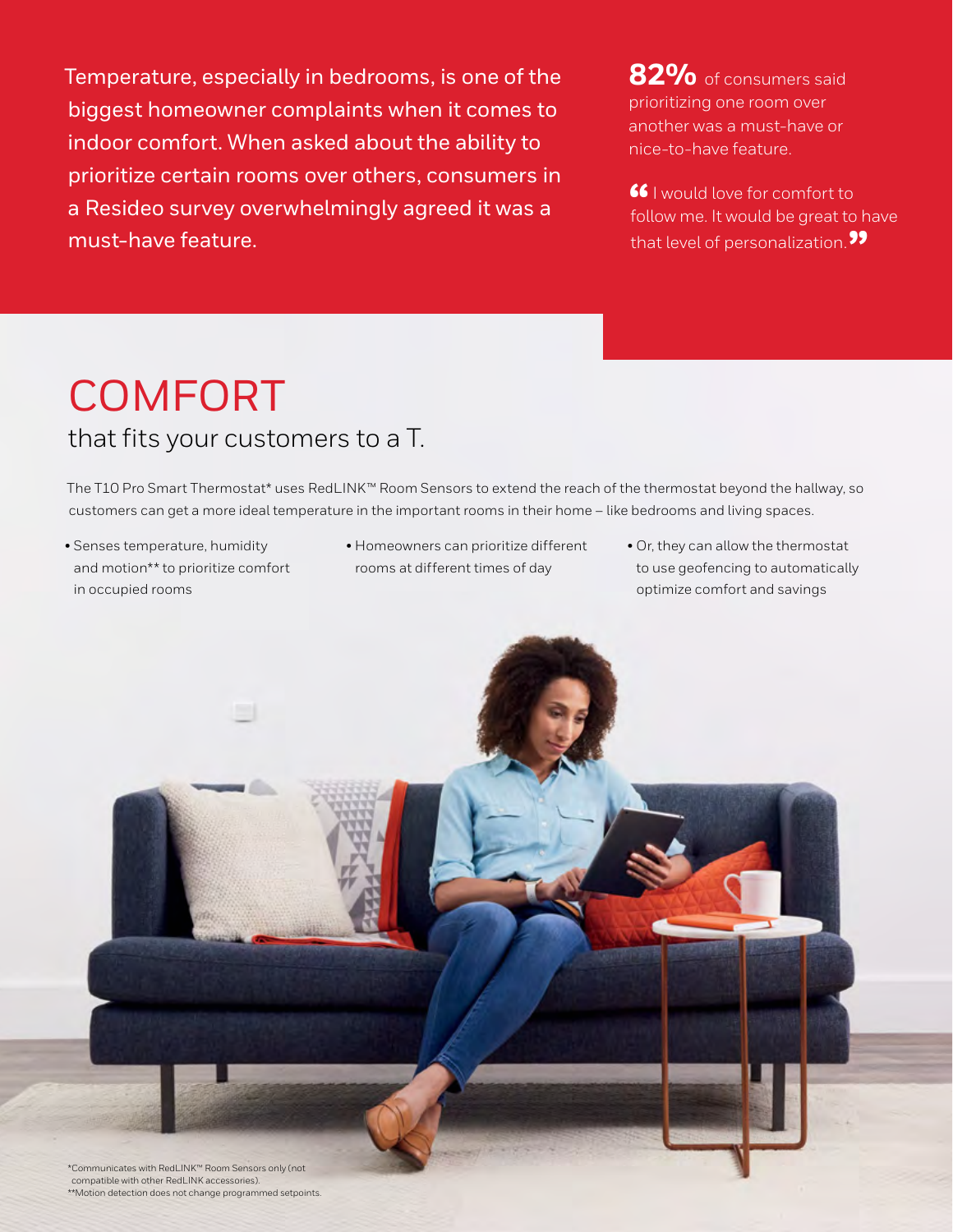## **SIMPLICITY** that fits your business to a T.



### **Advanced connectivity and reliability**

- Connects directly to the home's Wi-Fi network, enabling control through the Honeywell Home app and integration with voice-control technologies
- Communicates to RedLINK™ Room Sensors via RedLINK™ wireless technology, helping ensure a strong, uninterrupted connection between devices *(no RedLINK™ Internet Gateway required!)*



### **Simple installation and setup**

- The UWP mounting system and common wiring interface help simplify and standardize the install process
- On-thermostat configuration, sensor pairing and Wi-Fi connection process help streamline setup



### **Smart features and functionality**

- Works with Honeywell Home partners like Google Assistant and Amazon Alexa to provide the ultimate connected experience
- Geofencing can use the homeowner's smartphone location to tell the T10 Pro Smart Thermostat when they're away, so it can automatically switch to an energy-saving setpoint to conserve energy

#### **T10 Pro Smart Thermostat product features**

- Can control humidification, dehumidification or ventilation, allowing you to customize a solution for each customer
- Bases room prioritization off time-based scheduling, motion detection or geofencing – giving customers ultimate flexibility for optimal control
- Offers a multi-room display right on the thermostat, so homeowners can see each room's current temperature and change their comfort settings as needed



#### **RedLINK™ Room Sensor product features**

- Senses temperature, humidity and motion
- Features a 200-ft. range from thermostat to sensor, which is greater than the advertised range of other sensors
- Powerful RedLINK™ wireless signal is designed to transmit reliably through most building materials like brick, plaster and concrete
- Up to 20 sensors can be connected per thermostat







#### **Comfort control from anywhere**

With the Honeywell Home app, homeowners can create and edit schedules, prioritize rooms and see smart alerts when the temperature goes above or below their set threshold.